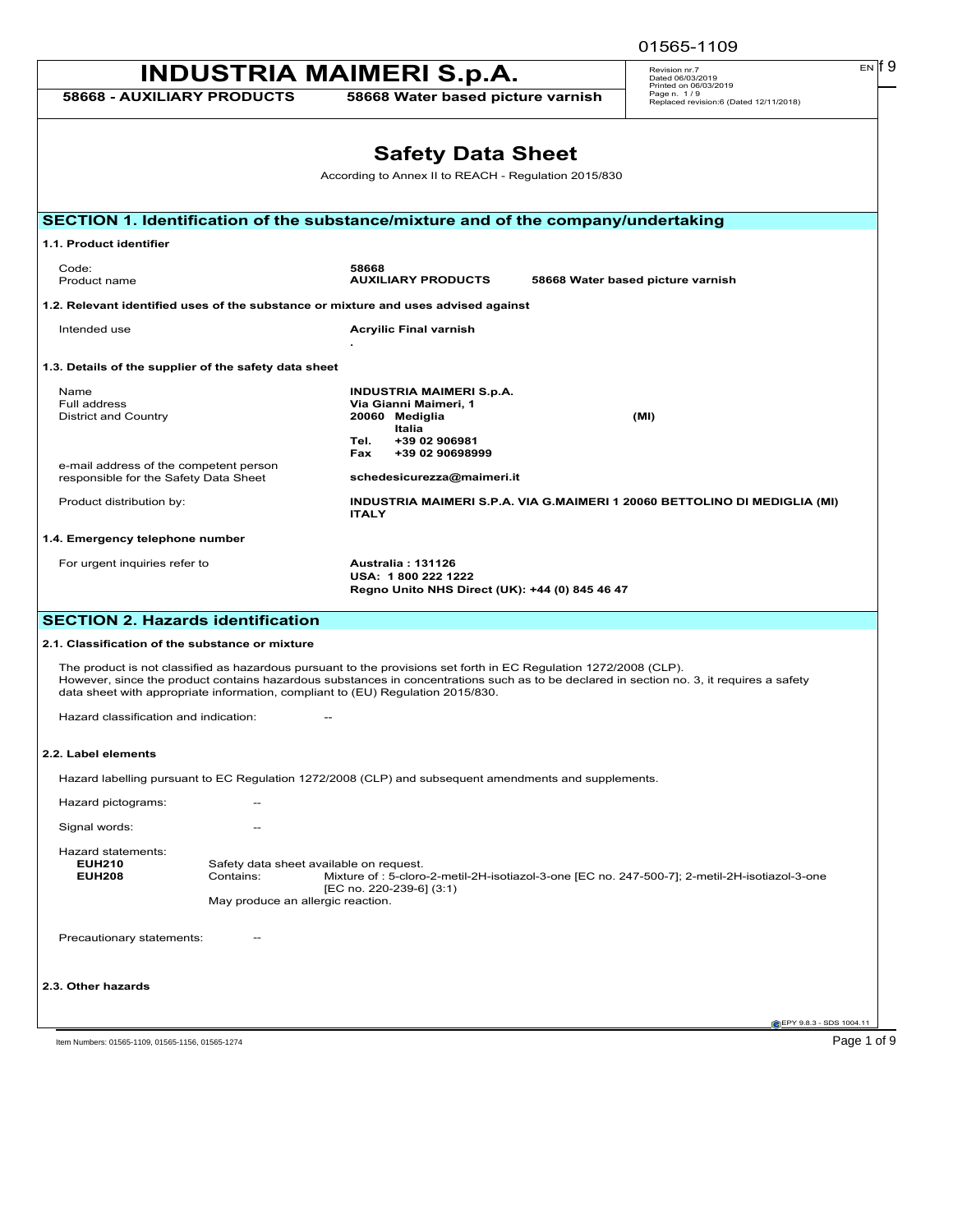|                | <b>INDUSTRIA MAIMERI S.p.A.</b>                          | Revision nr.7<br>Dated 06/03/2019<br>Printed on 06/03/2019                                                                                                                  | $EN$   19                                             |  |
|----------------|----------------------------------------------------------|-----------------------------------------------------------------------------------------------------------------------------------------------------------------------------|-------------------------------------------------------|--|
|                | <b>58668 - AUXILIARY PRODUCTS</b>                        | 58668 Water based picture varnish                                                                                                                                           | Page n. 2/9<br>Replaced revision:6 (Dated 12/11/2018) |  |
|                |                                                          |                                                                                                                                                                             |                                                       |  |
|                |                                                          | On the basis of available data, the product does not contain any PBT or vPvB in percentage greater than 0,1%.                                                               |                                                       |  |
|                | <b>SECTION 3. Composition/information on ingredients</b> |                                                                                                                                                                             |                                                       |  |
| 3.2. Mixtures  |                                                          |                                                                                                                                                                             |                                                       |  |
| Contains:      |                                                          |                                                                                                                                                                             |                                                       |  |
| Identification | $x =$ Conc. %                                            | Classification 1272/2008 (CLP)                                                                                                                                              |                                                       |  |
|                |                                                          | Mixture of : 5-cloro-2-metil-2H-isotiazol-3-one [EC no. 247-500-7]; 2-metil-2H-isotiazol-3-one [EC no. 220-239-6] (3:1)                                                     |                                                       |  |
| CAS            | $55965 - 84 - 9$ $0 \le x \le 0.0015$                    | Acute Tox. 3 H301, Acute Tox. 3 H311, Acute Tox. 3 H331, Skin Corr. 1B H314,<br>Eye Dam. 1 H318, Skin Sens. 1 H317, Aquatic Acute 1 H400 M=1,<br>Aquatic Chronic 1 H410 M=1 |                                                       |  |
| EC.            | 247-500-7                                                |                                                                                                                                                                             |                                                       |  |

The full wording of hazard (H) phrases is given in section 16 of the sheet.

## **SECTION 4. First aid measures**

#### **4.1. Description of first aid measures**

*INDEX 613-167-00-5*

EYES: Remove contact lenses, if present. Wash immediately with plenty of water for at least 30-60 minutes, opening the eyelids fully. Get medical advice/attention.

SKIN: Remove contaminated clothing. Rinse skin with a shower immediately. Get medical advice/attention.

INGESTION: Have the subject drink as much water as possible. Get medical advice/attention. Do not induce vomiting unless explicitly authorised by a doctor.

INHALATION: Get medical advice/attention immediately. Remove victim to fresh air, away from the accident scene. If the subject stops breathing, administer artificial respiration. Take suitable precautions for rescue workers.

#### **4.2. Most important symptoms and effects, both acute and delayed**

Specific information on symptoms and effects caused by the product are unknown.

#### **4.3. Indication of any immediate medical attention and special treatment needed**

Information not available

## **SECTION 5. Firefighting measures**

### **5.1. Extinguishing media**

SUITABLE EXTINGUISHING EQUIPMENT The extinguishing equipment should be of the conventional kind: carbon dioxide, foam, powder and water spray. UNSUITABLE EXTINGUISHING EQUIPMENT None in particular.

#### **5.2. Special hazards arising from the substance or mixture**

HAZARDS CAUSED BY EXPOSURE IN THE EVENT OF FIRE Do not breathe combustion products.

#### **5.3. Advice for firefighters**

#### GENERAL INFORMATION

Use jets of water to cool the containers to prevent product decomposition and the development of substances potentially hazardous for health. Always wear full fire prevention gear. Collect extinguishing water to prevent it from draining into the sewer system. Dispose of contaminated water used for extinction and the remains of the fire according to applicable regulations. SPECIAL PROTECTIVE EQUIPMENT FOR FIRE-FIGHTERS

Normal fire fighting clothing i.e. fire kit (BS EN 469), gloves (BS EN 659) and boots (HO specification A29 and A30) in combination with self-contained open circuit positive pressure compressed air breathing apparatus (BS EN 137).

## **SECTION 6. Accidental release measures**

#### **6.1. Personal precautions, protective equipment and emergency procedures**

Block the leakage if there is no hazard. Wear suitable protective equipment (including personal protective equipment referred to under Section 8 of the safety data sheet) to prevent

**C**EPY 9.8.3 - SDS 1004.11

Item Numbers: 01565-1109, 01565-1156, 01565-1274 **Page 2 of 9**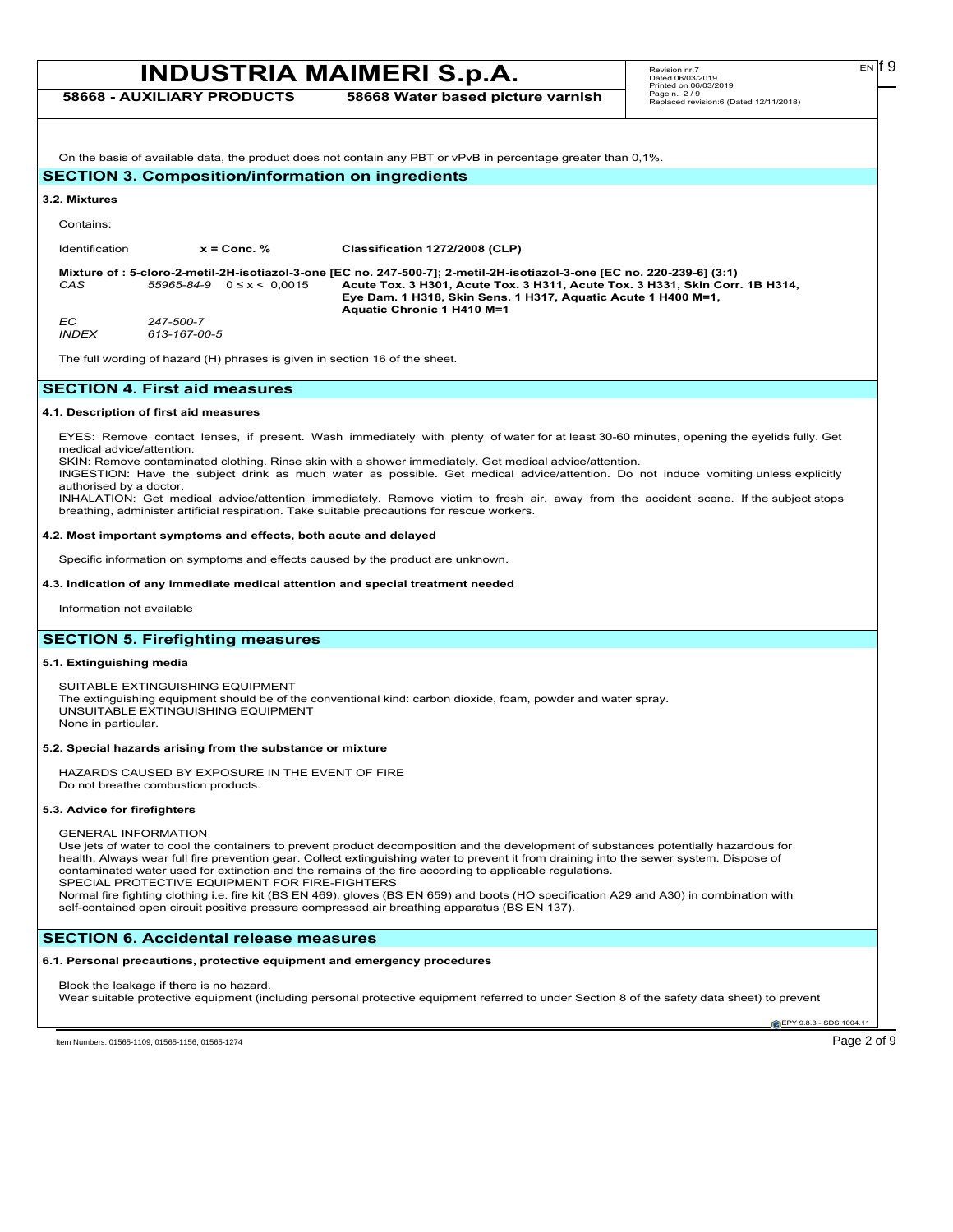**58668 - AUXILIARY PRODUCTS 58668 Water based picture varnish**

### **SECTION 6. Accidental release measures** ... / >>

any contamination of skin, eyes and personal clothing. These indications apply for both processing staff and those involved in emergency procedures.

#### **6.2. Environmental precautions**

The product must not penetrate into the sewer system or come into contact with surface water or ground water.

#### **6.3. Methods and material for containment and cleaning up**

Collect the leaked product into a suitable container. Evaluate the compatibility of the container to be used, by checking section 10. Absorb the remainder with inert absorbent material. Make sure the leakage site is well aired. Contaminated material should be disposed of in compliance with the provisions set forth in point 13.

#### **6.4. Reference to other sections**

Any information on personal protection and disposal is given in sections 8 and 13.

## **SECTION 7. Handling and storage**

## **7.1. Precautions for safe handling**

Before handling the product, consult all the other sections of this material safety data sheet. Avoid leakage of the product into the environment. Do not eat, drink or smoke during use. Remove any contaminated clothes and personal protective equipment before entering places in which people eat.

#### **7.2. Conditions for safe storage, including any incompatibilities**

Store only in the original container. Store the containers sealed, in a well ventilated place, away from direct sunlight. Keep containers away from any incompatible materials, see section 10 for details.

#### **7.3. Specific end use(s)**

Information not available

## **SECTION 8. Exposure controls/personal protection**

#### **8.1. Control parameters**

Regulatory References:

ITA Italia Italia Decreto Legislativo 9 Aprile 2008, n.81

| (3:1)                                                                                                                                                                                                                                                                                |                  |                      |            |                     |                     |                           |                                               |                                                                    |                     |
|--------------------------------------------------------------------------------------------------------------------------------------------------------------------------------------------------------------------------------------------------------------------------------------|------------------|----------------------|------------|---------------------|---------------------|---------------------------|-----------------------------------------------|--------------------------------------------------------------------|---------------------|
| <b>Threshold Limit Value</b>                                                                                                                                                                                                                                                         |                  |                      |            |                     |                     |                           |                                               |                                                                    |                     |
| Type                                                                                                                                                                                                                                                                                 | Country          | TWA/8h<br>mg/m3      | ppm        | STEL/15min<br>mg/m3 | ppm                 |                           |                                               |                                                                    |                     |
| <b>VLEP</b><br><b>ITA</b>                                                                                                                                                                                                                                                            |                  | 0,076                |            | 0,23                |                     |                           |                                               |                                                                    |                     |
| Predicted no-effect concentration - PNEC                                                                                                                                                                                                                                             |                  |                      |            |                     |                     |                           |                                               |                                                                    |                     |
| Normal value in fresh water<br>Normal value in marine water<br>Normal value for fresh water sediment<br>Normal value for marine water sediment<br>Normal value for water, intermittent release<br>Normal value of STP microorganisms<br>Normal value for the terrestrial compartment |                  |                      |            |                     |                     |                           | 3,39<br>3,39<br>27<br>27<br>3,39<br>230<br>10 | µg/l<br>$\mu$ g/l<br>µg/kg/d<br>µg/kg/d<br>µg/l<br>µg/l<br>µg/kg/d |                     |
| Health - Derived no-effect level - DNEL / DMEL                                                                                                                                                                                                                                       |                  |                      |            |                     |                     |                           |                                               |                                                                    |                     |
|                                                                                                                                                                                                                                                                                      |                  | Effects on consumers |            |                     |                     | <b>Effects on workers</b> |                                               |                                                                    |                     |
| Route of exposure                                                                                                                                                                                                                                                                    | Acute<br>local   | Acute<br>systemic    |            | Chronic<br>local    | Chronic<br>systemic | Acute<br>local            | Acute<br>systemic                             | Chronic<br>local                                                   | Chronic<br>systemic |
| Oral                                                                                                                                                                                                                                                                                 |                  | 110                  | µg/kg bw/d |                     | 90<br>µg/kg bw/d    |                           |                                               |                                                                    |                     |
| Inhalation                                                                                                                                                                                                                                                                           | 40<br>$\mu$ g/m3 |                      |            | 20<br>$\mu$ g/m $3$ |                     | 40<br>$\mu$ g/m3          |                                               | 20<br>$\mu$ g/m $3$                                                |                     |
| Skin                                                                                                                                                                                                                                                                                 |                  |                      |            |                     |                     |                           |                                               | 20                                                                 |                     |
| Legend:                                                                                                                                                                                                                                                                              |                  |                      |            |                     |                     |                           |                                               |                                                                    |                     |
|                                                                                                                                                                                                                                                                                      |                  |                      |            |                     |                     |                           |                                               |                                                                    |                     |

EN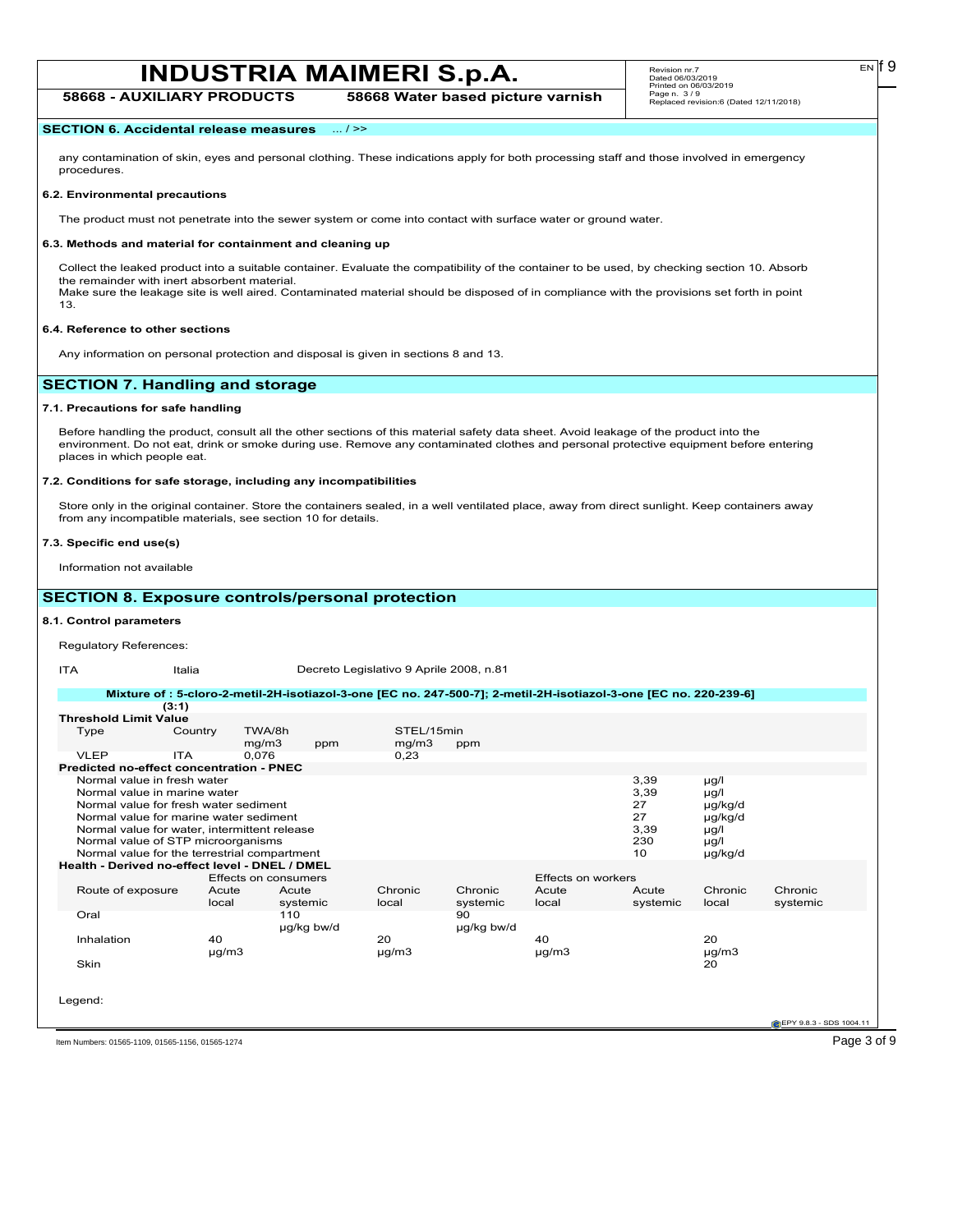Revision nr.7 Dated 06/03/2019 Printed on 06/03/2019 Page n. 4 / 9 Replaced revision:6 (Dated 12/11/2018)

## **58668 - AUXILIARY PRODUCTS 58668 Water based picture varnish**

**SECTION 8. Exposure controls/personal protection** ... / >>

(C) = CEILING ; INHAL = Inhalable Fraction ; RESP = Respirable Fraction ; THORA = Thoracic Fraction.

VND = hazard identified but no DNEL/PNEC available ; NEA = no exposure expected ; NPI = no hazard identified.

#### **8.2. Exposure controls**

As the use of adequate technical equipment must always take priority over personal protective equipment, make sure that the workplace is well aired through effective local aspiration.

When choosing personal protective equipment, ask your chemical substance supplier for advice.

Personal protective equipment must be CE marked, showing that it complies with applicable standards.

HAND PROTECTION

Protect hands with category III work gloves (see standard EN 374).

The following should be considered when choosing work glove material: compatibility, degradation, failure time and permeability. The work gloves' resistance to chemical agents should be checked before use, as it can be unpredictable. The gloves' wear time depends on the duration and type of use.

SKIN PROTECTION

Wear category I professional long-sleeved overalls and safety footwear (see Directive 89/686/EEC and standard EN ISO 20344). Wash body with soap and water after removing protective clothing.

EYE PROTECTION

Wear airtight protective goggles (see standard EN 166). RESPIRATORY PROTECTION

If the threshold value (e.g. TLV-TWA) is exceeded for the substance or one of the substances present in the product, use a mask with a type A filter whose class (1, 2 or 3) must be chosen according to the limit of use concentration. (see standard EN 14387). In the presence of gases or vapours of various kinds and/or gases or vapours containing particulate (aerosol sprays, fumes, mists, etc.) combined filters are required.

Respiratory protection devices must be used if the technical measures adopted are not suitable for restricting the worker's exposure to the threshold values considered. The protection provided by masks is in any case limited.

If the substance considered is odourless or its olfactory threshold is higher than the corresponding TLV-TWA and in the case of an emergency, wear open-circuit compressed air breathing apparatus (in compliance with standard EN 137) or external air-intake breathing apparatus (in compliance with standard EN 138). For a correct choice of respiratory protection device, see standard EN 529. ENVIRONMENTAL EXPOSURE CONTROLS

The emissions generated by manufacturing processes, including those generated by ventilation equipment, should be checked to ensure compliance with environmental standards.

## **SECTION 9. Physical and chemical properties**

**9.1. Information on basic physical and chemical properties**

| Appearance                             |        | paste                        |
|----------------------------------------|--------|------------------------------|
| Colour                                 |        | milky                        |
| Odour                                  |        | <b>SLIGHTLY AMMONIA</b>      |
| Odour threshold                        |        | Not applicable               |
| pH                                     |        | 9,2                          |
| Melting point / freezing point         |        | Not applicable               |
| Initial boiling point                  |        | Not available                |
| Boiling range                          |        | Not applicable               |
| Flash point                            | $\geq$ | °C<br>60                     |
| <b>Evaporation Rate</b>                |        | Not applicable               |
| Flammability of solids and gases       |        | not applicable               |
| Lower inflammability limit             |        | Not applicable               |
| Upper inflammability limit             |        | Not applicable               |
| Lower explosive limit                  |        | Not applicable               |
| Upper explosive limit                  |        | Not applicable               |
| Vapour pressure                        |        | Not applicable               |
| Vapour density                         |        | Not applicable               |
| Relative density                       |        | 1,1                          |
| Solubility                             |        | INSOLUBLE, DILUTE WITH WATER |
| Partition coefficient: n-octanol/water |        | Not applicable               |
| Auto-ignition temperature              |        | Not applicable               |
| Decomposition temperature              |        | Not applicable               |
| Viscosity                              |        | 100-300 cps                  |
| <b>Explosive properties</b>            |        | not applicable               |
| Oxidising properties                   |        | not applicable               |
| 9.2. Other information                 |        |                              |
| VOC (Directive 2010/75/EC):            |        | $5,56\% - 61,19$<br>g/litre  |
|                                        |        |                              |

**EPY 9.8.3 - SDS 1004.11** 

Item Numbers: 01565-1109, 01565-1156, 01565-1274 **Page 4 of 9** 

 $E<sub>N</sub>$  if 9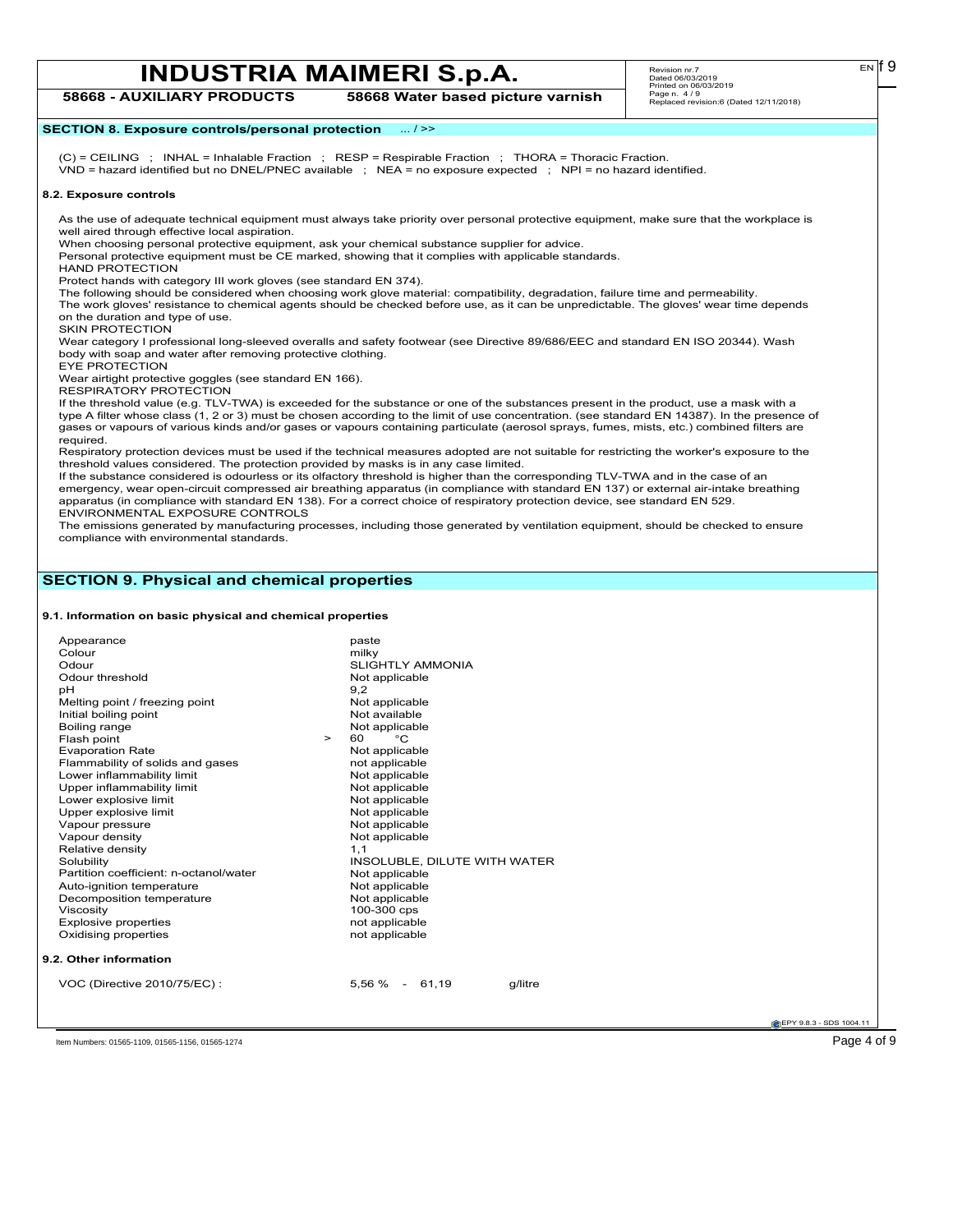**58668 - AUXILIARY PRODUCTS 58668 Water based picture varnish**

 $E<sub>N</sub>$  | 9

| <b>SECTION 10. Stability and reactivity</b>                                                       |                                                                                                                                                                    |                         |
|---------------------------------------------------------------------------------------------------|--------------------------------------------------------------------------------------------------------------------------------------------------------------------|-------------------------|
| 10.1. Reactivity                                                                                  |                                                                                                                                                                    |                         |
| There are no particular risks of reaction with other substances in normal conditions of use.      |                                                                                                                                                                    |                         |
| 10.2. Chemical stability                                                                          |                                                                                                                                                                    |                         |
| The product is stable in normal conditions of use and storage.                                    |                                                                                                                                                                    |                         |
| 10.3. Possibility of hazardous reactions                                                          |                                                                                                                                                                    |                         |
| No hazardous reactions are foreseeable in normal conditions of use and storage.                   |                                                                                                                                                                    |                         |
| 10.4. Conditions to avoid                                                                         |                                                                                                                                                                    |                         |
| None in particular. However the usual precautions used for chemical products should be respected. |                                                                                                                                                                    |                         |
| 10.5. Incompatible materials                                                                      |                                                                                                                                                                    |                         |
| Information not available                                                                         |                                                                                                                                                                    |                         |
| 10.6. Hazardous decomposition products                                                            |                                                                                                                                                                    |                         |
| Information not available                                                                         |                                                                                                                                                                    |                         |
| <b>SECTION 11. Toxicological information</b>                                                      |                                                                                                                                                                    |                         |
| 11.1. Information on toxicological effects                                                        |                                                                                                                                                                    |                         |
| Metabolism, toxicokinetics, mechanism of action and other information                             |                                                                                                                                                                    |                         |
| Information not available                                                                         |                                                                                                                                                                    |                         |
| Information on likely routes of exposure                                                          |                                                                                                                                                                    |                         |
| Information not available                                                                         |                                                                                                                                                                    |                         |
| Delayed and immediate effects as well as chronic effects from short and long-term exposure        |                                                                                                                                                                    |                         |
| Information not available                                                                         |                                                                                                                                                                    |                         |
| Interactive effects                                                                               |                                                                                                                                                                    |                         |
| Information not available                                                                         |                                                                                                                                                                    |                         |
| ACUTE TOXICITY                                                                                    |                                                                                                                                                                    |                         |
| LC50 (Inhalation) of the mixture:<br>LD50 (Oral) of the mixture:<br>LD50 (Dermal) of the mixture: | Not classified (no significant component)<br>Not classified (no significant component)<br>Not classified (no significant component)                                |                         |
| LD50 (Oral)<br>LD50 (Dermal)<br>LC50 (Inhalation)                                                 | Mixture of : 5-cloro-2-metil-2H-isotiazol-3-one [EC no. 247-500-7]; 2-metil-2H-isotiazol-3-one [EC no. 220-239-6] (3:1)<br>4,075 mg/kg<br>4,471 mg/kg<br>4 mg/l/4h |                         |
| SKIN CORROSION / IRRITATION                                                                       |                                                                                                                                                                    |                         |
| Does not meet the classification criteria for this hazard class                                   |                                                                                                                                                                    |                         |
| SERIOUS EYE DAMAGE / IRRITATION                                                                   |                                                                                                                                                                    |                         |
| Does not meet the classification criteria for this hazard class                                   |                                                                                                                                                                    |                         |
| RESPIRATORY OR SKIN SENSITISATION                                                                 |                                                                                                                                                                    |                         |
|                                                                                                   |                                                                                                                                                                    | EPY 9.8.3 - SDS 1004.11 |

Item Numbers: 01565-1109, 01565-1156, 01565-1274 Page 5 of 9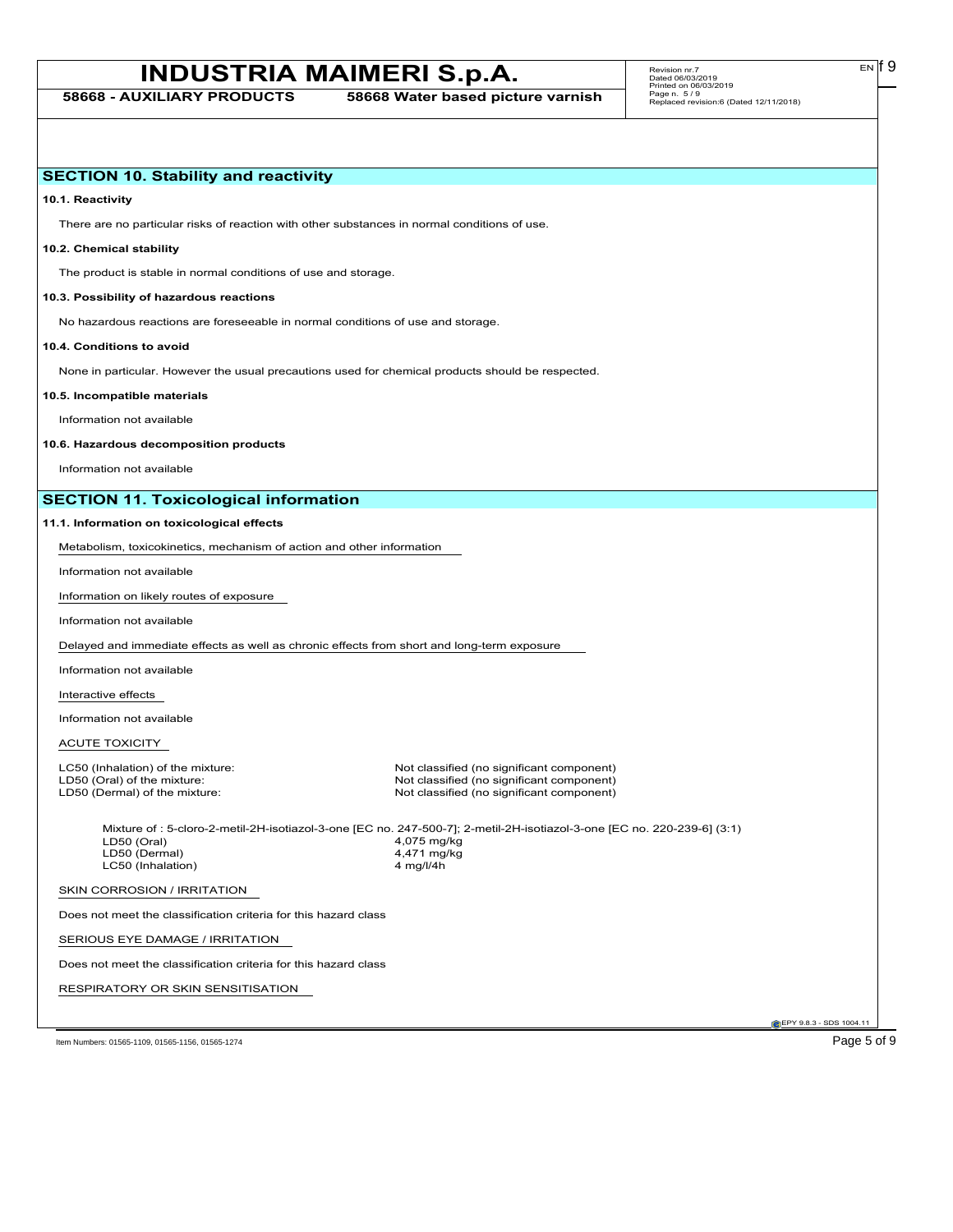**58668 - AUXILIARY PRODUCTS 58668 Water based picture varnish**

## **SECTION 11. Toxicological information** ... / >>

May produce an allergic reaction. Contains:

Mixture of : 5-cloro-2-metil-2H-isotiazol-3-one [EC no. 247-500-7]; 2-metil-2H-isotiazol-3-one [EC no. 220-239-6] (3:1)

GERM CELL MUTAGENICITY

Does not meet the classification criteria for this hazard class

CARCINOGENICITY

Does not meet the classification criteria for this hazard class

## REPRODUCTIVE TOXICITY

Does not meet the classification criteria for this hazard class

#### STOT - SINGLE EXPOSURE

Does not meet the classification criteria for this hazard class

#### STOT - REPEATED EXPOSURE

Does not meet the classification criteria for this hazard class

#### ASPIRATION HAZARD

Does not meet the classification criteria for this hazard class

### **SECTION 12. Ecological information**

No specific data are available for this product. Handle it according to good working practices. Avoid littering. Do not contaminate soil and waterways. Inform the competent authorities, should the product reach waterways or contaminate soil or vegetation. Please take all the proper measures to reduce harmful effects on aquifers.

### **12.1. Toxicity**

|                                   | Mixture of : 5-cloro-2-metil-2H-isotiazol-3-one [EC no. 247-500-7]; 2-metil-2H-isotiazol-3-one [EC no. 220-239-6] (3:1) |
|-----------------------------------|-------------------------------------------------------------------------------------------------------------------------|
| EC50 - for Crustacea              | 18,53 mg/l/48h                                                                                                          |
| EC50 - for Algae / Aguatic Plants | 3,02 mg/l/72h                                                                                                           |
| Chronic NOEC for Crustacea        | 0.04 ma/l                                                                                                               |
|                                   |                                                                                                                         |

### **12.2. Persistence and degradability**

Information not available

#### **12.3. Bioaccumulative potential**

Mixture of : 5-cloro-2-metil-2H-isotiazol-3-one [EC no. 247-500-7]; 2-metil-2H-isotiazol-3-one [EC no. 220-239-6] (3:1) Partition coefficient: n-octanol/water

#### **12.4. Mobility in soil**

Information not available

#### **12.5. Results of PBT and vPvB assessment**

On the basis of available data, the product does not contain any PBT or vPvB in percentage greater than 0,1%.

#### **12.6. Other adverse effects**

Information not available

**C**EPY 9.8.3 - SDS 1004.1

EN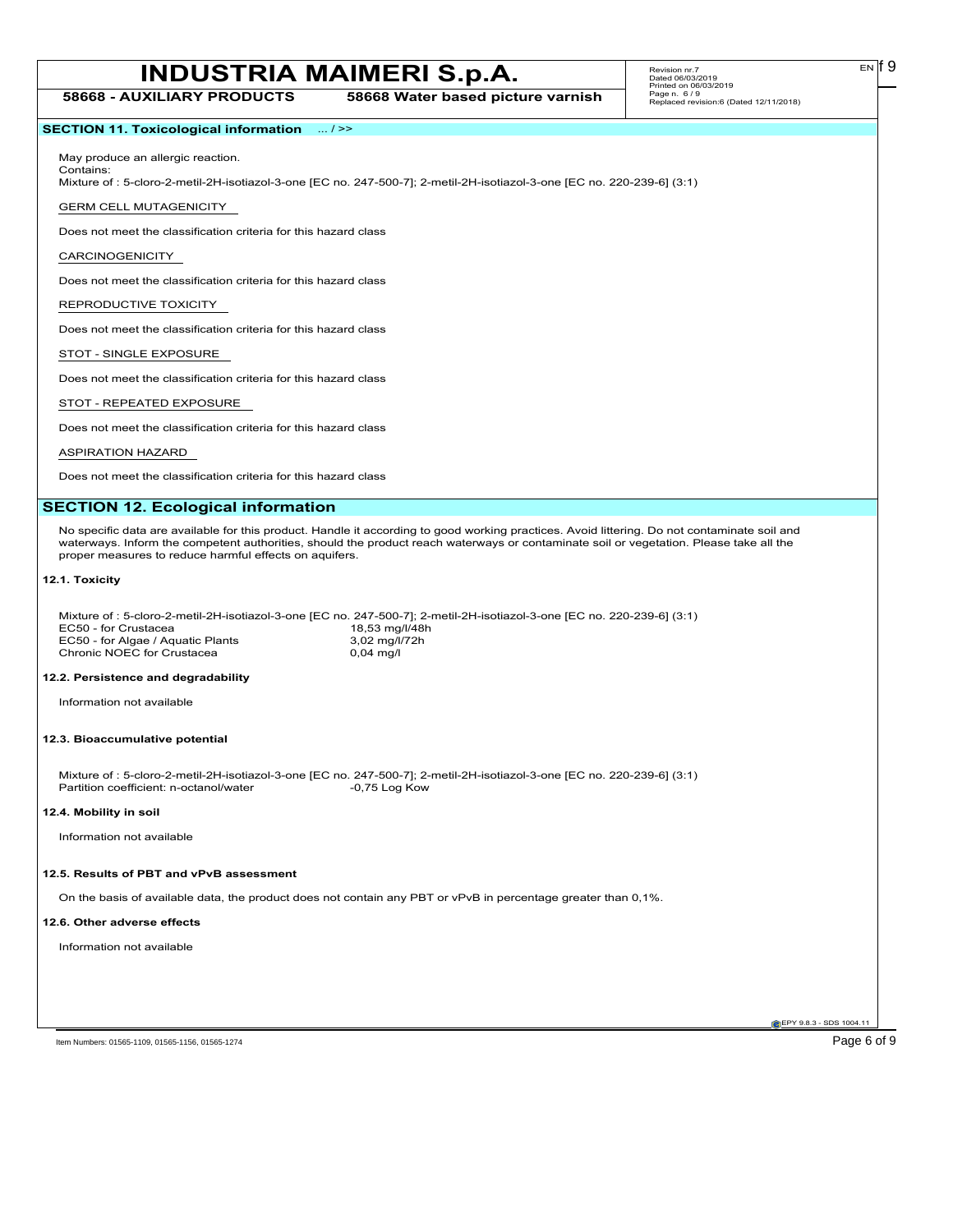**58668 - AUXILIARY PRODUCTS 58668 Water based picture varnish**

## **SECTION 13. Disposal considerations**

#### **13.1. Waste treatment methods**

Reuse, when possible. Neat product residues should be considered special non-hazardous waste. Disposal must be performed through an authorised waste management firm, in compliance with national and local regulations. CONTAMINATED PACKAGING

Contaminated packaging must be recovered or disposed of in compliance with national waste management regulations.

## **SECTION 14. Transport information**

The product is not dangerous under current provisions of the Code of International Carriage of Dangerous Goods by Road (ADR) and by Rail (RID), of the International Maritime Dangerous Goods Code (IMDG), and of the International Air Transport Association (IATA) regulations.

#### **14.1. UN number**

Not applicable

#### **14.2. UN proper shipping name**

Not applicable

#### **14.3. Transport hazard class(es)**

Not applicable

#### **14.4. Packing group**

Not applicable

#### **14.5. Environmental hazards**

Not applicable

#### **14.6. Special precautions for user**

Not applicable

### **14.7. Transport in bulk according to Annex II of Marpol and the IBC Code**

Information not relevant

## **SECTION 15. Regulatory information**

## **15.1. Safety, health and environmental regulations/legislation specific for the substance or mixture**

Seveso Category - Directive 2012/18/EC: None

Restrictions relating to the product or contained substances pursuant to Annex XVII to EC Regulation 1907/2006 **None** 

Substances in Candidate List (Art. 59 REACH)

On the basis of available data, the product does not contain any SVHC in percentage greater than 0,1%.

Substances subject to authorisation (Annex XIV REACH) None

Substances subject to exportation reporting pursuant to (EC) Reg. 649/2012:

Substances subject to the Rotterdam Convention:

**None** 

**None** 

Substances subject to the Stockholm Convention: None

**EPY 9.8.3 - SDS 1004.** 

Item Numbers: 01565-1109, 01565-1156, 01565-1274 **Page 7 of 9**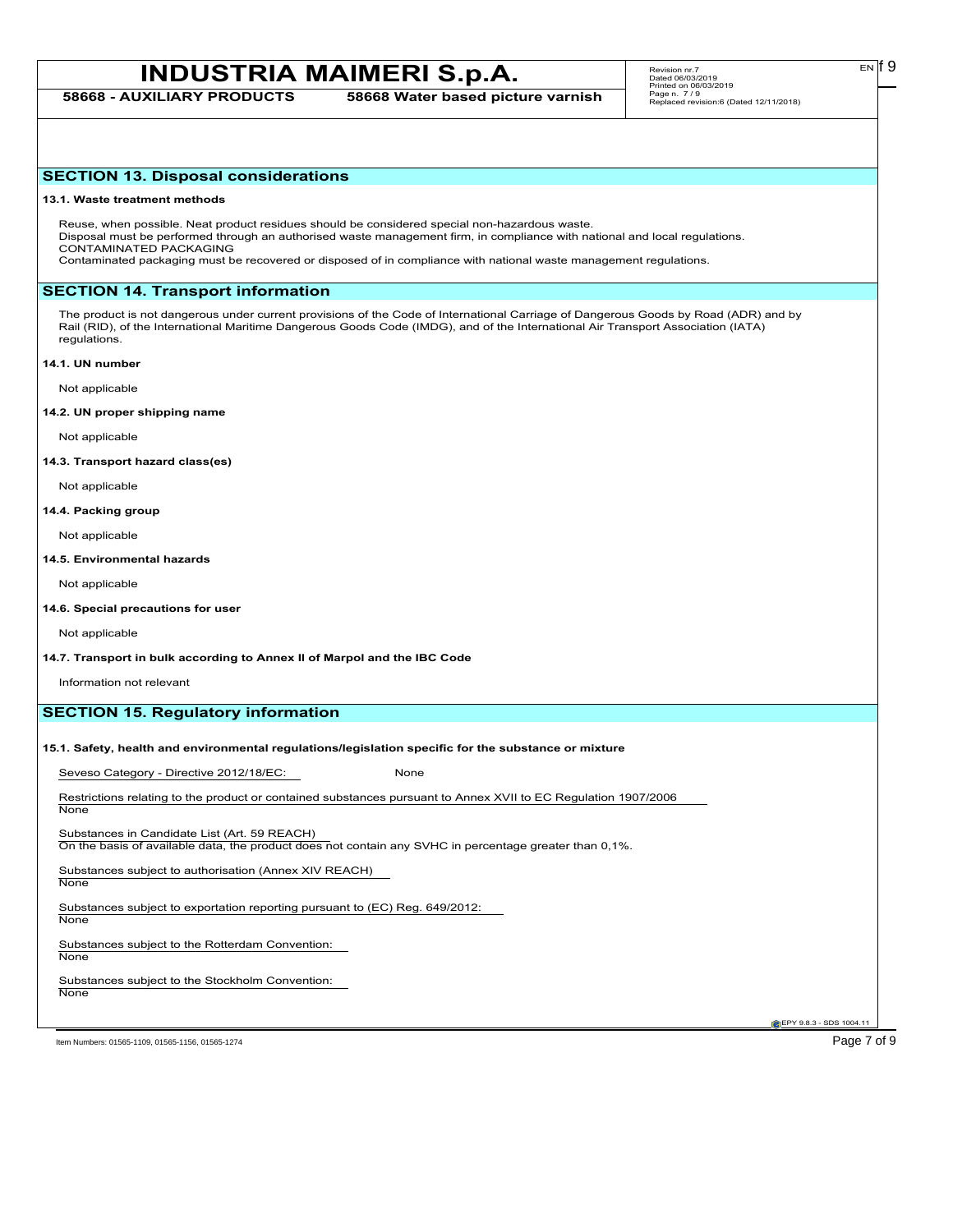**58668 - AUXILIARY PRODUCTS 58668 Water based picture varnish**

 $E<sub>N</sub>$  if 9

**SECTION 15. Regulatory information** ... / >>

Healthcare controls Information not available

#### **15.2. Chemical safety assessment**

No chemical safety assessment has been processed for the mixture and the substances it contains.

#### **SECTION 16. Other information**

Text of hazard (H) indications mentioned in section 2-3 of the sheet:

| Acute Tox. 3<br>Skin Corr. 1B<br>Skin Sens. 1<br><b>Aquatic Acute 1</b><br><b>Aquatic Chronic 1</b><br>H301<br>H311<br>H331<br>H314 | Acute toxicity, category 3<br>Skin corrosion, category 1B<br>Skin sensitization, category 1<br>Hazardous to the aquatic environment, acute toxicity, category 1<br>Hazardous to the aquatic environment, chronic toxicity, category 1<br>Toxic if swallowed.<br>Toxic in contact with skin.<br>Toxic if inhaled.<br>Causes severe skin burns and eye damage. |
|-------------------------------------------------------------------------------------------------------------------------------------|--------------------------------------------------------------------------------------------------------------------------------------------------------------------------------------------------------------------------------------------------------------------------------------------------------------------------------------------------------------|
|                                                                                                                                     |                                                                                                                                                                                                                                                                                                                                                              |
| H317                                                                                                                                | May cause an allergic skin reaction.                                                                                                                                                                                                                                                                                                                         |
| H400                                                                                                                                | Very toxic to aquatic life.                                                                                                                                                                                                                                                                                                                                  |
| H410<br><b>EUH210</b>                                                                                                               | Very toxic to aquatic life with long lasting effects.<br>Safety data sheet available on request.                                                                                                                                                                                                                                                             |
|                                                                                                                                     |                                                                                                                                                                                                                                                                                                                                                              |

LEGEND:

- ADR: European Agreement concerning the carriage of Dangerous goods by Road
- CAS NUMBER: Chemical Abstract Service Number
- CE50: Effective concentration (required to induce a 50% effect)
- CE NUMBER: Identifier in ESIS (European archive of existing substances)
- CLP: EC Regulation 1272/2008
- DNEL: Derived No Effect Level
- EmS: Emergency Schedule
- GHS: Globally Harmonized System of classification and labeling of chemicals
- IATA DGR: International Air Transport Association Dangerous Goods Regulation
- IC50: Immobilization Concentration 50%
- IMDG: International Maritime Code for dangerous goods
- IMO: International Maritime Organization
- INDEX NUMBER: Identifier in Annex VI of CLP
- LC50: Lethal Concentration 50%
- LD50: Lethal dose 50% - OEL: Occupational Exposure Level
- PBT: Persistent bioaccumulative and toxic as REACH Regulation
- PEC: Predicted environmental Concentration
- PEL: Predicted exposure level
- PNEC: Predicted no effect concentration
- REACH: EC Regulation 1907/2006
- RID: Regulation concerning the international transport of dangerous goods by train
- TLV: Threshold Limit Value
- TLV CEILING: Concentration that should not be exceeded during any time of occupational exposure.
- TWA STEL: Short-term exposure limit
- TWA: Time-weighted average exposure limit
- VOC: Volatile organic Compounds
- vPvB: Very Persistent and very Bioaccumulative as for REACH Regulation
- WGK: Water hazard classes (German).

GENERAL BIBLIOGRAPHY

- 1. Regulation (EC) 1907/2006 (REACH) of the European Parliament
- 2. Regulation (EC) 1272/2008 (CLP) of the European Parliament
- 3. Regulation (EU) 790/2009 (I Atp. CLP) of the European Parliament
- 4. Regulation (EU) 2015/830 of the European Parliament
- 5. Regulation (EU) 286/2011 (II Atp. CLP) of the European Parliament
- 6. Regulation (EU) 618/2012 (III Atp. CLP) of the European Parliament
- 7. Regulation (EU) 487/2013 (IV Atp. CLP) of the European Parliament
- 8. Regulation (EU) 944/2013 (V Atp. CLP) of the European Parliament
- 9. Regulation (EU) 605/2014 (VI Atp. CLP) of the European Parliament

Item Numbers: 01565-1109, 01565-1156, 01565-1274 Page 8 of 9

**C**EPY 9.8.3 - SDS 1004.1

<sup>10.</sup> Regulation (EU) 2015/1221 (VII Atp. CLP) of the European Parliament